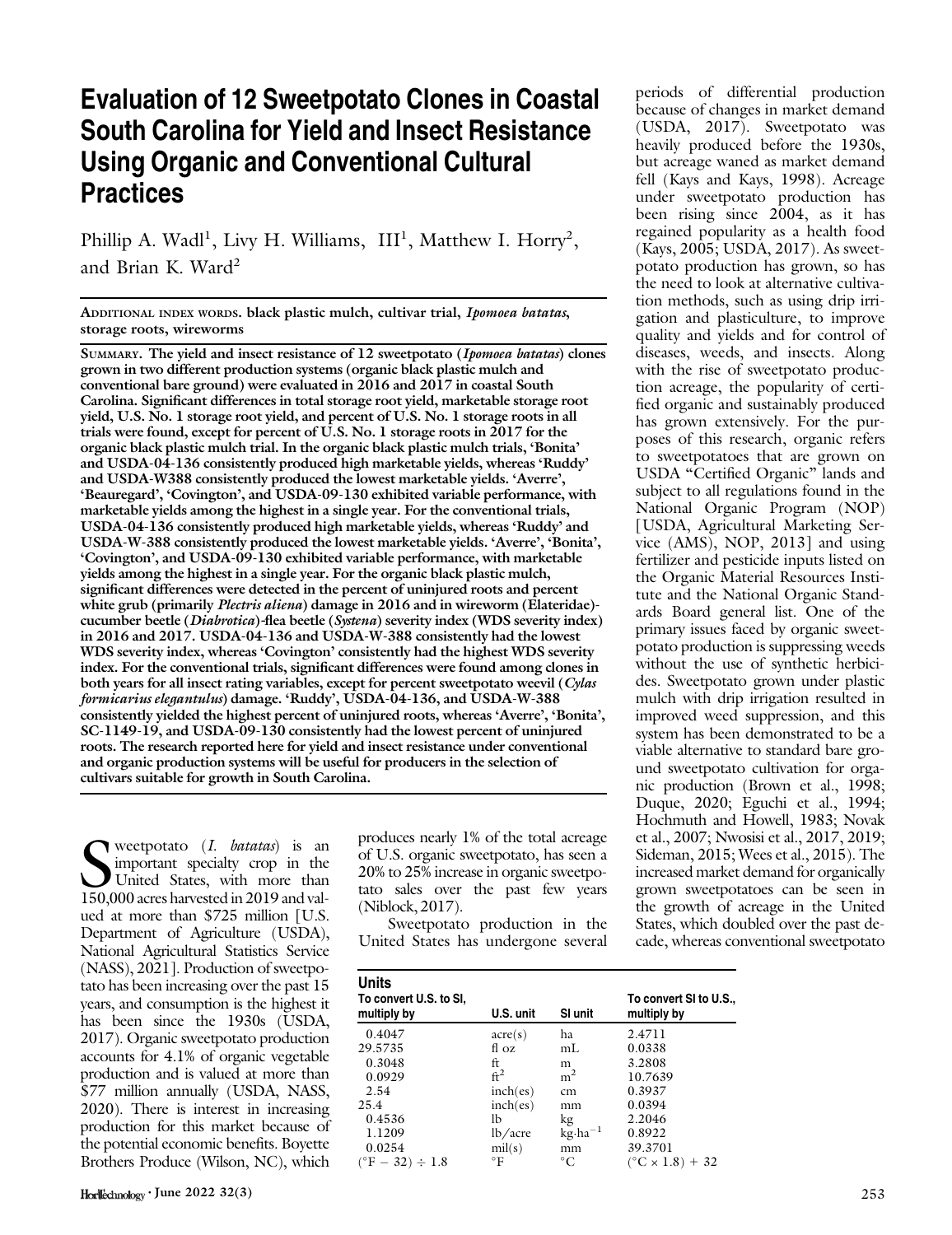production grew by only 2% annually over this same period (USDA, NASS, 2009, 2010, 2019, 2020).

Plasticulture, or the use of plastic mulch, may serve to aid in increasing the yield of sweetpotato due to several effects including more efficient water use and its propensity to repel certain insects (Andino and Motsenbocker 2004; Antignus, 2000; Antignus et al., 2001; Necibi et al., 1992; Nwosisi et al., 2017). Although little research has been done to indicate the level of management that can be achieved on subterranean insects important in sweetpotato production, the instances of decreased damage in aboveground crops suggests that sweetpotato may likewise benefit from plasticulture to deter insects. Weed, disease, and insect management options for organic sweetpotato production are limited, making selection of resistant cultivars critical. Many insect pests damage sweetpotato roots in the United States (Cuthbert, 1967; Schalk et al., 1991; Sorensen, 2009); one of the worst of these pests is the wireworm-cucumber beetle-flea beetle (WDS) severity index (Chalfant et al., 1990). This complex of insect pests consists of several species of wireworms (e.g., Melanotus communis and Conoderus sp.), banded and spotted cucumber beetles (Diabrotica balteata and Diabrotica undecimpunctata howardi), and flea beetles (Systena sp.) (Chalfant et al., 1990; Cuthbert and Davis, 1970). Two species of white grubs (Plectris aliena and Phyllophaga ephilida), sweetpotato flea beetle

Received for publication 22 Oct. 2021. Accepted for publication 17 Feb. 2022.

Published online 22 March 2022.

<sup>1</sup>U.S. Department of Agriculture, Agricultural Research Service, U.S. Vegetable Laboratory, 2700 Savannah Highway, Charleston, SC 29414

2 Plant and Environmental Sciences Department, Coastal Research and Education Center, Clemson University, Charleston, SC 29414

We thank Ty Phillips and Lance Lawrence for assistance with planting, maintenance, and harvest of field plots. This project was partially funded by the U.S. Department of Agriculture (USDA), Agricultural Marketing Service, Specialty Crop Block Grant Program (grant #16-SCBGP-SC-0026). Mention of trade names or commercial products in this article is solely for the purpose of providing specific information and does not imply recommendation or endorsement by Clemson University or the USDA. The USDA is an equal opportunity employer.

P.A.W. is the corresponding author. E-mail: [Phillip.](mailto:Phillip.Wadl@usda.gov) [Wadl@usda.gov](mailto:Phillip.Wadl@usda.gov).

This is an open access article distributed under the CC BY-NC-ND license ([https://creativecommons.](https://creativecommons.org/licenses/by-nc-nd/4.0/) [org/licenses/by-nc-nd/4.0/\)](https://creativecommons.org/licenses/by-nc-nd/4.0/).

<https://doi.org/10.21273/HORTTECH04979-21>

(Chaetocnema confinis), and sweetpotato weevil (Cylas formicarius elegantulus) can cause substantial damage to sweetpotato in the United States (Sorensen, 2009). For insect pests of sweetpotato, host resistance has been demonstrated as an effective management strategy (Collins et al., 1991; Jackson and Bohac, 2006; Jackson et al., 2012; Lawrence et al., 2005). The development and deployment of resistance has been the primary focus of the sweetpotato breeding program at the USDA, Agricultural Research Service (ARS), U.S. Vegetable Laboratory, Charleston, SC (USVL) since its inception more than 50 years ago (Bohac et al., 2000, 2001, 2002; Jackson and Bohac, 2006; Jackson et al., 2010; Jones and Bouwkamp, 1992; Jones et al., 1986; Ryan-Bohac et al., 2006). Therefore, the objective of the research reported here was to evaluate sweetpotato clones (cultivars and insect-resistant breeding lines) for performance under conventional and organic production systems, and to document the species composition and relative abundance of wireworms in the study fields, in Charleston, SC.

#### Materials and methods

PLANT MATERIALS. In 2016 and 2017, 12 sweetpotato clones were evaluated in field trials at two locations in Charleston, SC, under two production systems [organic black plastic mulch and conventional bare ground (Table 1)]. All 12 clones were evaluated in both years and in both production systems. All clones have either been released publicly or are advanced selections from sweetpotato breeding programs. Insect-resistant ('Ruddy') and -susceptible (SC-1149-19) controls were also included. Vine cuttings (slips)  $\approx 12$  inches long produced annually from storage roots for all experiments were cut from plantnursery beds no more than 3 d before planting. The slips for the plots in the organic fields were derived from cuttings that had been taken from experimental lines and cultivars that had not been treated with any pesticides, hormones, or fertilizers; as per §  $205.290(a)(2)$  of NOP (USDA, AMS, NOP, 2013).

EVALUATION OF SWEETPOTATO CLONES USING ORGANIC BLACK PLASTIC MULCH. The organic black plastic mulch trial was conducted at the Clemson University Coastal Research and Education Center in Charleston,

SC 29414 (lat. 32°47'34.5"N, long.  $80^{\circ}04'14.1''W$ ). Soils in the organic fields used in this study are primarily Thermo Typic Endoqualfs Yonges Fine Sandy Loam with pH 6.4 to 7.2 and 1.1% to 1.6% organic matter; the fields have been under organic certification for 14 years (USDA, AMS, NOP, 2013). Watermelon (Citrullus lanatus) was grown in the study fields preceding each trial. Plots were a single row of 10 plants, and the experiment was arranged in a randomized complete block design with four replications. The beds were fertilized with 75 and 160 lb/acre nitrogen, respectively, for years 2016 and 2017, using 10N–0.9P–6.7K (Nature Safe; Darling Ingredients, Cold Spring, KY) and mineralization was accounted for due to the high sand content of the coastal soils. The 30-inch beds were rough bedded, rototilled, and shaped, and drip tape added at a depth of 2 to 3 inches. The beds were then covered with two layers of black plastic mulch to prevent nutsedge (Cyperus sp.) from piercing the mulch layers and opening the beds for establishment of other weeds. Each layer of black plastic mulch was 1.25 mils thick for a combined two-layered thickness of 2.5 mils. The planting date for the organic plots was 8 June 2016 and 7 June 2017. All plots were hand weeded at weekly intervals until canopy closure ( $\approx$ 4 to 6 weeks) and at biweekly intervals thereafter to harvest. The trials were watered to keep the soil at an optimal 20% saturation and 5 cbar soil tension by manually checking the soil moisture level by clumping soil and observing the ability of the soil to adhere to itself. If necessary, the soil in the plots was watered once or twice per week for 1.5 h. After 120 d, the vines on top of the bed were flail mowed as low as possible, the plastic was lifted, and sweetpotatoes dug using a single-row potato digger (Model D-10M; U.S. Small Farm Equipment Co., Worland, WY). Extra care was taken to remove irrigation tapes as the digger moved through the beds.

CONVENTIONAL BARE GROUND TRIAL. The conventional bare ground trials were conducted at USVL (lat.  $32^{\circ}48'04.6''$ N, long.  $80^{\circ}03'56.4''$ W). Soil in these fields was primarily Yonges loamy fine sand (Aeric Paleaquults) with pH 6.0 to 6.4 and less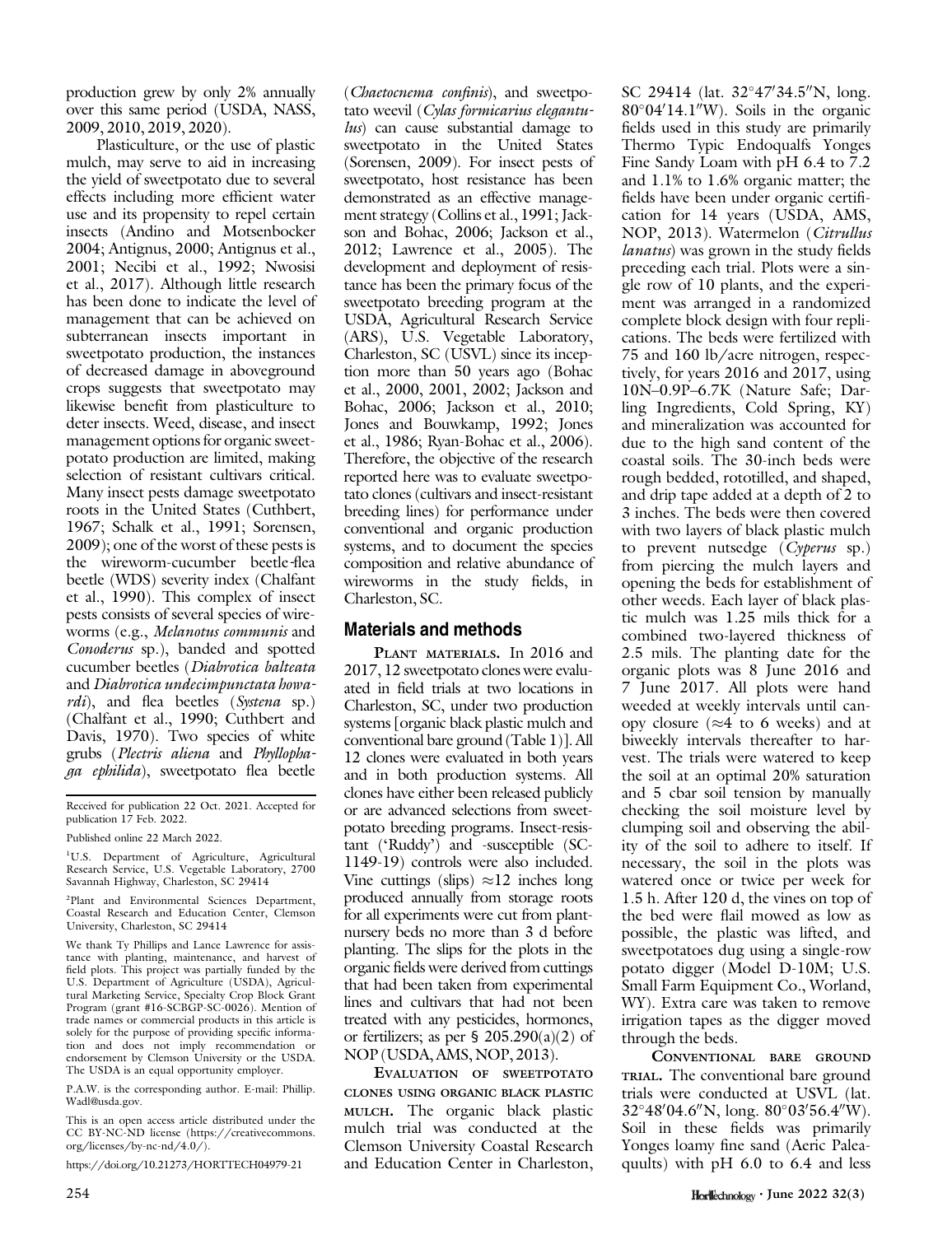Table 1. Flesh and skin color, germplasm source, and origin of 12 sweetpotato clones evaluated using organic black plastic mulch and conventional bare ground production systems in 2016 and 2017.

| Clone        | Flesh color  | Skin color | Germplasm source <sup>z</sup> | Origin                               |
|--------------|--------------|------------|-------------------------------|--------------------------------------|
| Averre       | Orange       | Copper     | <b>NCSU</b>                   | North Carolina                       |
| Beauregard   | Orange       | Copper     | <b>NCSU</b>                   | Louisiana (Rolston et al., 1987)     |
| Bonita       | Cream        | Tan        | JFF                           | Louisiana (LaBonte et al., 2011)     |
| Covington    | Orange       | Copper     | <b>NCSU</b>                   | North Carolina (Yencho et al., 2008) |
| Monaco       | Orange       | Red        | <b>NCSU</b>                   | North Carolina                       |
| NC09-122     | Orange       | Red        | <b>NCSU</b>                   | North Carolina                       |
| Ruddy        | Orange       | Red        | <b>USVL</b>                   | South Carolina (Bohac et al., 2002)  |
| SC-1149-19   | Orange       | Copper     | <b>USVL</b>                   | South Carolina                       |
| USDA-04-136  | Orange       | Red        | <b>USVL</b>                   | South Carolina                       |
| USDA-09-130  | Orange       | Copper     | <b>USVL</b>                   | South Carolina                       |
| USDA-10-721  | Orange       | Red        | <b>USVL</b>                   | South Carolina                       |
| $USDA-W-388$ | Light yellow | Red        | <b>USVL</b>                   | South Carolina                       |

XCSU = North Carolina State University, Raleigh, NC; JFF = Jones Family Farms, Bailey, NC; USVL = U.S. Department of Agriculture, Agricultural Research Service, U.S. Vegetable Laboratory, Charleston, SC.

than 1% organic matter. Corn (Zea mays) preceded the trials, and the residue was mowed and disced into the soil before bed formation. Narrow beds ( $\approx$ 15 inches wide) were prepared by forming soil into rows  $\approx$ 12 inches tall and 40 inches apart. Fertilizer [1000 lb/acre of 4N–3.5P–10K (Nutrien, Saskatoon, SK, Canada)] was incorporated into the soil before bedding. Formed beds were treated with 0.35 lb/acre clomazone (Command 3ME; FMC, Philadelphia, PA) and 1.1 lb/acre napropamide (Devrinol 2-XT; United Phosphorus, King of Prussia, PA). Plots consisted of a single row of 10 plants spaced 1 ft apart in the row, and the experiment was arranged in a randomized complete block design with four replications. The transplanting date was 16 June 2016 and 15 June 2017. When weekly rainfall was not adequate  $(<1$  inch) during the growing season, supplemental overhead irrigation was applied until all plots had received a total of 1 inch. All plots were hand weeded at weekly intervals until canopy closure ( $\approx$ 4 to 6 weeks) and at biweekly intervals thereafter to harvest. At 120 d after planting, plots were mowed with a flail mower to remove foliage and then storage roots were harvested with a single-row potato digger (Model D-10M; U.S. Small Farm Equipment Co.).

WIREWORM SPECIES COMPOSITION AND RELATIVE ABUNDANCE. Species composition and relative abundance of the wireworms in the study fields was assessed in 2016 and 2017 using wheat (Triticum aestivum) seed baits (Doane, 1981; Jansson and Lecrone, 1989; Toba and Turner, 1983). In each field, a grid of wheat seed baits was

established to uniformly encompass the portion of the field under cultivation. Baits consisted of organically produced wheat seed soaked in aerated water for 36 h before placement in the soil. Bait (50 mL) was then placed in a hole (6 cm diameter, 15 cm deep) at each sampling point, and the hole was then backfilled with soil to  $\approx$ 2 cm above the soil surface and was marked with a wire flag. Sampling intervals in 2016 were 17 June to 5 July (organic), and 12 to 27 Oct. (conventional). In 2017, the sampling intervals were 16 June to 5 July (organic), and 9 to 30 May (conventional). After the sampling interval, baits and the soil surrounding them (11 cm diameter  $\times$  22 cm deep) were removed, placed individually in labeled polyethylene bags, and returned to the laboratory, where they were held at 8 °C until sorting. Each sample was passed through two wire mesh screens (6.5- and 3.5-mm mesh), and the number of wireworms and species of each wireworm was recorded. Species determination was made by use of published taxonomic keys (Day et al., 1971; Quate and Thompson, 1967; Rabb, 1963; Riley and Keaster, 1979). Confirmation of the species determination was made by rearing the wireworms to adulthood. To do this, wireworms were placed individually in transparent 45-mL plastic vials (12 dram, No. 55-12; Thornton Plastics Co., Salt Lake City, UT) with sifted field soil and three seeds of germinated wheat. Wireworms were held at  $25^{\circ}$ C in continuous darkness and were transferred to clean vials with fresh soil and wheat seeds weekly until adults (i.e., click beetles) emerged.

DATA ANALYSES. After harvest, storage roots were cured at 85 °F and 85% relative humidity (RH) for 5 d and then stored at  $58\text{ °F}$  and  $80\%$  RH until roots were further processed for yield estimation and insect damage ratings. Two weeks after curing, storage roots were washed by hand to remove soil and other debris to allow for visual rating of insect damage. To allow storage roots to completely dry after washing, 1 month after harvest storage root yield and insect damage ratings were conducted. The storage roots were graded and weighed according to the following grades: jumbo (>3.5 inches diameter and/or >9 inches long), U.S. No. 1 (1.75– 3.5 inches diameter and 3–9 inches long), and canner (1–1.75 inch diameter and 2–9 inches long) (USDA, 2005). For each plot, the number of roots and weight by grade were recorded. Total yield was the summation of U.S. No. 1, canner, jumbo, and cull-grade storage roots. Marketable yield was the summation of U.S. No. 1 roots, canner roots, and jumbo roots. Storage roots were saved and used for generating plant beds for the following year's trials. All individual storage roots were visually rated for insect damage by previously published procedures (Schalk et al., 1991). We calculated the WDS severity index (Cuthbert and Davis, 1971) by averaging the rating given to each root (1  $= 1-5$  holes or scars;  $2 = 6-10$  holes or scars;  $4 =$  more than 10 holes or scars). Injury by white grubs (primarily P. aliena), sweetpotato flea beetles, and sweetpotato weevils was calculated as the percentage of total roots that had any damage by these insects.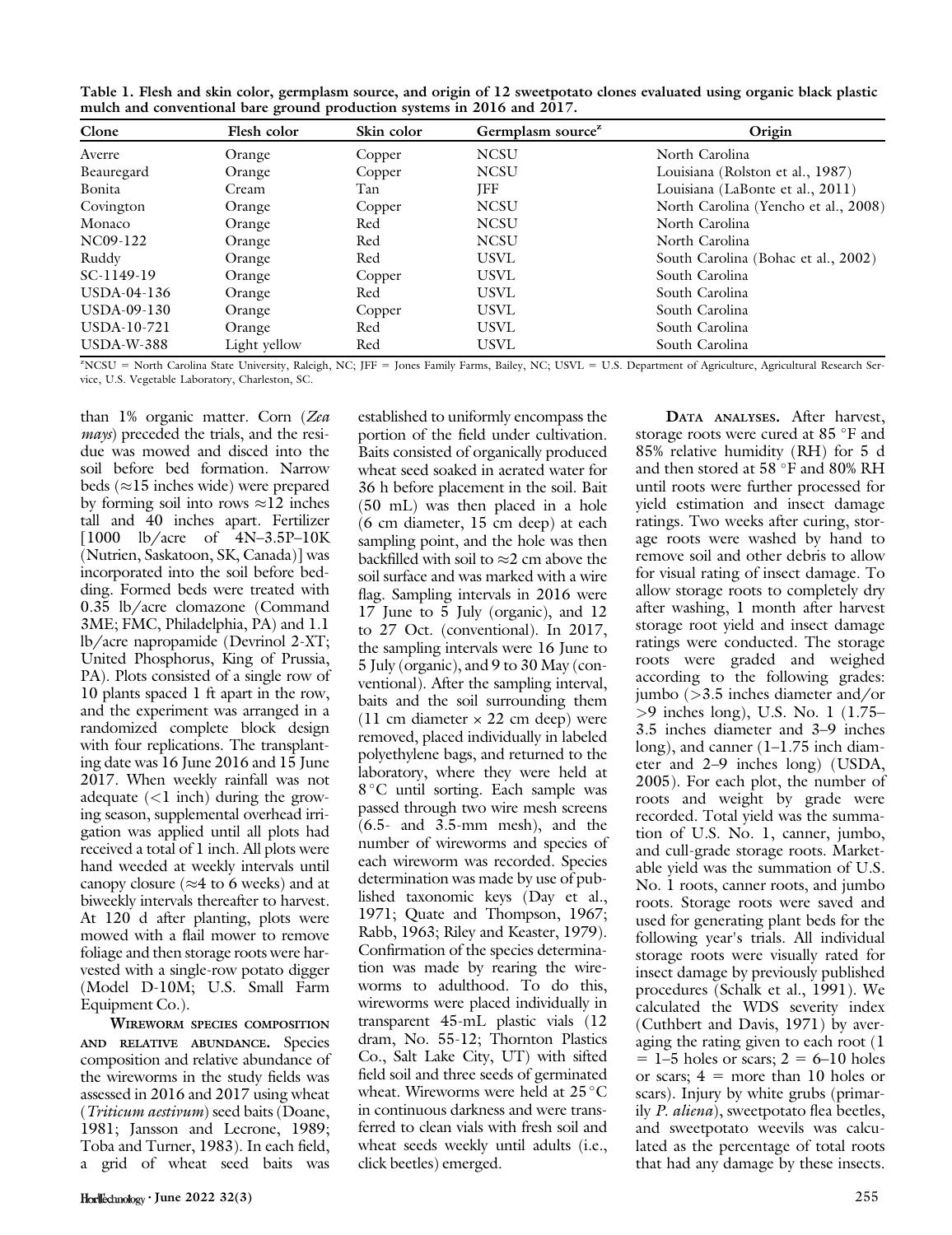Table 2. Monthly precipitation and mean temperature in Charleston, SC, throughout the growing season of 2016 and 2017, and the 30-year average (1989–2019).

| Month   |       | Precipitation (inches) <sup><math>z</math></sup> |                          | Mean temp $({}^{\circ}F)^{z}$ |      |             |  |  |
|---------|-------|--------------------------------------------------|--------------------------|-------------------------------|------|-------------|--|--|
|         | 2016  | 2017                                             | $30-yr$ avg <sup>y</sup> | 2016                          | 2017 | $30-yr$ avg |  |  |
| June    | 3.14  | 6.47                                             | 5.65                     | 82.3                          | 78.4 | 79.0        |  |  |
| July    | 4.38  | 8.64                                             | 6.53                     | 86.2                          | 82.1 | 82.1        |  |  |
| Aug     | 3.72  | 8.17                                             | 7.15                     | 83.8                          | 81.6 | 80.9        |  |  |
| Sep     | 12.27 | 6.75                                             | 6.10                     | 79.8                          | 77.7 | 76.0        |  |  |
| Oct     | 10.48 | 3.57                                             | 3.75                     | 70.2                          | 69.8 | 66.9        |  |  |
| Overall | 33.99 | 33.57                                            | 29.18                    | 80.5                          | 77.9 | 77.0        |  |  |

<sup>2</sup>l inch = 25.4 mm,  $(^{\circ}F - 32) \div 1.8 = ^{\circ}C$ .<br><sup>y</sup>The 30 year average for precipitation and

<sup>y</sup>The 30-year averages for precipitation and all mean temperatures were compiled from data collected at the National Weather Service Weather Station in Charleston, SC (lat. 32°53'42.6"N, long. 80°01'39.2"W), whereas the 2016 and 2017 precipitation was collected from rain gauges at the U.S. Department of Agriculture, Agricultural Research Service, U.S. Vegetable Laboratory, Charleston, SC (lat. 32°48′04.6″N, long. 80°03′56.4″W).

The percentages of uninjured roots (undamaged by any of the soil insect pests) also were determined for each clone. The data were analyzed as a randomized complete block design with four replications. Data from each experimental trial were subjected to analysis of variance using PROC GLM (SAS version 9.4; SAS Institute, Cary, NC) to test the effect of sweetpotato clone. Clone and year were treated as fixed effects and blocks and appropriate error terms as random effects. When significant year-by-clone interactions existed, data were analyzed and presented by year. Mean comparisons were produced using Fisher's protected least significant difference at the 5% probability level.

#### **Results**

The monthly precipitation and mean temperatures for the growing seasons in 2016 and 2017, along with the 30-year averages (1989–2019), are presented (Table 2). Both years were wetter than normal, but in 2016 most of the rainfall was later in the season due to three named Atlantic Ocean tropical storm systems (Hermine, Julia, and Matthew), whereas 2017 had higher rainfall amount but was similar to the normal precipitation pattern for Charleston, SC. In 2016, temperatures were  $3.5$  °F higher than normal, whereas in 2017 temperatures were close to the 30-year average.

In total, 314 wireworms were collected in the study (Table 3). The southern potato wireworm (Conoderus falli), was the most collected species (82%), followed by gulf wireworm [Conoderus amplicollis (13%)], peanut wireworm  $\lceil$  *Conderus scissus* (4%)], and common wireworm [M. communis (1%)]. Southern potato wireworm was the only species present in all four fields; each of the other species was present in two of the four fields. Wireworms occurred in greater density in  $2016$  study fields (mean = 1.7 wireworms/m<sup>2</sup>) than the 2017 study fields  $(\text{mean} = 0.57 \text{ wireworms/m}^2)$  across organic black plastic mulch and bare ground fields (two-sample  $t = 5.9$ ,  $df = 179, P \le 0.0001$ .

Clones exhibited significant differences ( $P \le 0.05$ ) in total yield, marketable yield, U.S. No. 1 yield, and percent of U.S. No. 1 storage roots in both production systems and in both years [data were separated by year to account for the significant year-byentry interaction ( $P \le 0.001$ ), except that no difference in the percent of U.S. No. 1 storage roots was found in 2017 for the organic black plastic mulch trial (Tables 4 and 5). For the 2016 organic black plastic mulch trial (Table 4), total yield in bushels per acre (1 bushel  $= 50$  lb) ranged from 14 bushels/acre ('Ruddy') to 565 bushels/acre ('Bonita'), U.S. No. 1 yield ranged from two bushels/acre (SC-1149-19) to 347 bushels/acre ('Bonita'), and the percent of U.S. No. 1 roots ranged from 9.7% (SC-1149- 19) to 62.1% ('Beauregard'). In the 2017 organic black plastic mulch trial (Table 4), total yield ranged from 85 bushels/acre ('Ruddy' and USDA-W-388) to 879 bushels/acre ('Covington'), marketable yield ranged from 80 bushels/acre ('Ruddy') to 779 bushels/acre ('Covington'), and U.S. No. 1 yield ranged from seven bushels/acre (USDA-W-388) to 372 bushels/acre ('Covington'). In the 2016 conventional bare ground trial (Table 5), total yield ranged from 126 bushels/acre ('Ruddy') to 658 bushels/acre (USDA-04-136), marketable yield ranged from 126 bushels/acre ('Ruddy') to 580 bushels/acre (USDA-04-136), U.S. No. 1 yield ranged from 75 bushels/ acre ('Ruddy') to 395 bushels/acre (USDA-09-130), and the percent of U.S. No. 1 roots ranged from 46% ('Beauregard') to 85% (USDA-10- 721). For the 2017 bare ground trial (Table 5), total yield ranged from 77 bushels/acre (USDA-W-388) to 903 bushels/acre (USDA-04-136), marketable yield ranged from 72 bushels/acre (USDA-W-388) to 651 bushels/acre (USDA-04-136), U.S. No. 1 yield ranged from seven bushels/acre (USDA-W-388) to 260 bushels/acre (USDA-04-136), and the percent of U.S. No. 1 roots ranged from 10% (USDA-W-388) to 61% ('Monaco'). In the organic black

Table 3. Sampling information and summary statistics for wireworms collected under organic black plastic mulch (BPM) and conventional bare ground sweetpotato production in Charleston, SC.

|    |                  |                 |                 |                    | Southern           |                  |                    |                    |                   |           |          |
|----|------------------|-----------------|-----------------|--------------------|--------------------|------------------|--------------------|--------------------|-------------------|-----------|----------|
|    |                  | Area<br>sampled | Bait<br>samples | Total<br>wireworms | potato<br>wireworm | Gulf<br>wireworm | Peanut<br>wireworm | Common<br>wireworm | Mean<br>wireworms | <b>SE</b> | Range    |
| Yr | Field            | $(m^2)^z$       | (no.)           |                    |                    |                  | (no. wireworms)    |                    |                   |           |          |
|    | 2016 BPM         | 576             | 16              | 21                 | 18                 |                  |                    |                    | 1.3               | 0.38      | $0 - 4$  |
|    | 2016 Bare ground | 5400            | 125             | 220                | 184                | 36               |                    |                    | 1.8               | 0.20      | $0 - 12$ |
|    | 2017 BPM         | 1728            | 39              | 34                 | 23                 | 4                | 6                  |                    | 0.90              | 0.17      | $0 - 3$  |
|    | 2017 Bare ground | 7250            | 89              | 39                 | 32                 |                  |                    |                    | 0.43              | 0.064     | $0 - 2$  |

 $z_1$  m<sup>2</sup> = 10.7639 ft<sup>2</sup>.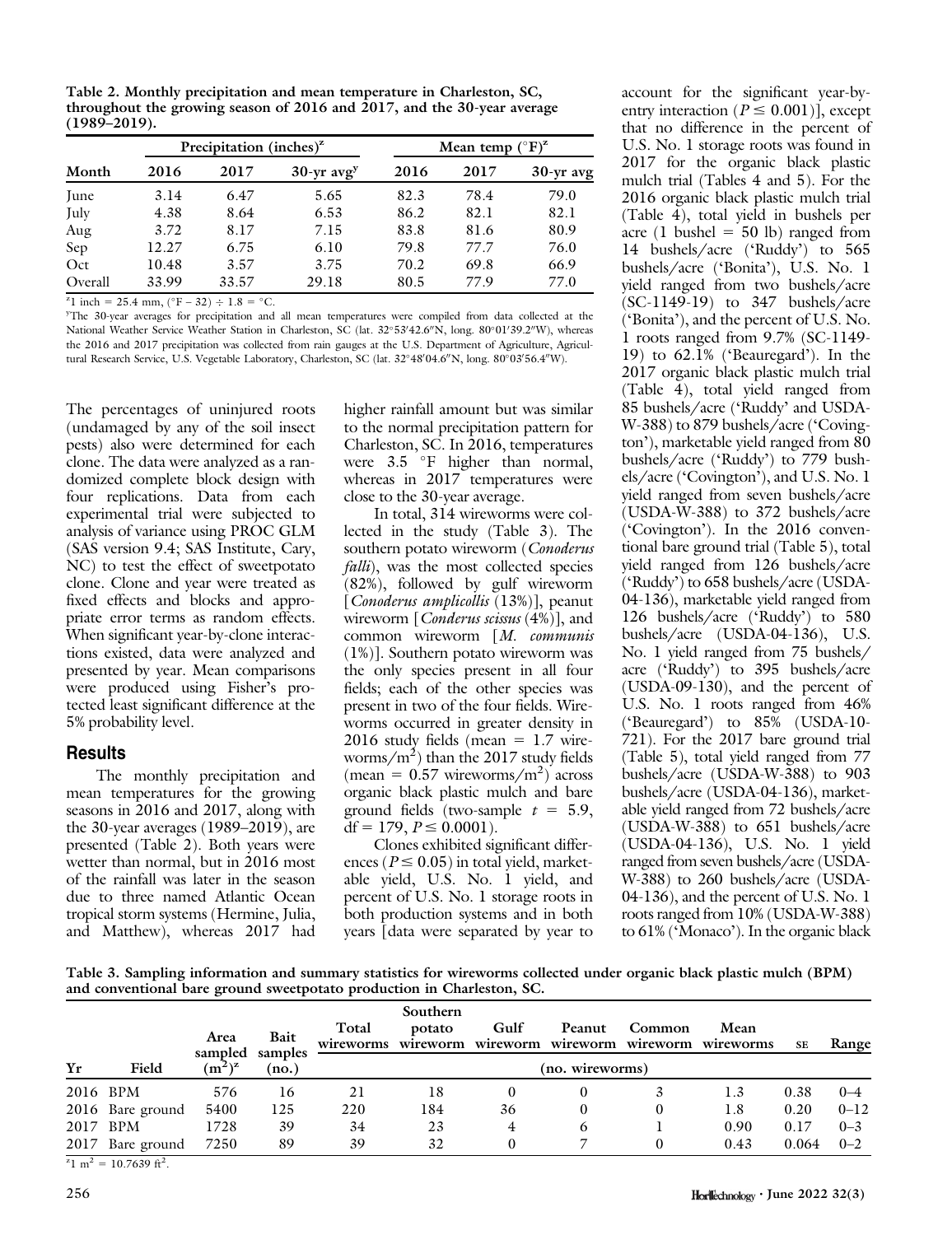|                                                                                                    |  | Table 4. Total and marketable yield, U.S. No. 1 yield, and percent U.S. No. 1 grade storage roots for 12 sweetpotato |
|----------------------------------------------------------------------------------------------------|--|----------------------------------------------------------------------------------------------------------------------|
| clones grown in 2 years in Charleston, SC, using organic black plastic mulch production practices. |  |                                                                                                                      |

|                                    |                  | Total vield<br>$(bushels/acre)^y$ |                   | Marketable yield<br>(bushels/acre) $^x$ |            | U.S. No. 1 yield<br>(bushels/acre) |                 | U.S. No. 1<br>yield $(\%)^w$ |      |
|------------------------------------|------------------|-----------------------------------|-------------------|-----------------------------------------|------------|------------------------------------|-----------------|------------------------------|------|
| $C$ lone <sup><math>z</math></sup> | Skin/flesh color | 2016                              | 2017              | 2016                                    | 2017       | 2016                               | 2017            | 2016                         | 2017 |
| Averre                             | Copper/orange    | $330$ bc $v$                      | $654a-c$          | 252 b                                   | 626a       | 72 cd                              | $229a-c$        | $28.4\text{ b-d}$            | 36.5 |
| Beauregard                         | Copper/orange    | 550a                              | $291 d-f$         | 550 a                                   | 233 de     | 342 ab                             | 133 $c-f$       | 62.1a                        | 57.0 |
| Bonita                             | Tan/white        | 565 a                             | 720 ab            | 565 a                                   | $620$ ab   | 347 a                              | 342 ab          | 61.4a                        | 55.2 |
| Covington                          | Copper/orange    | 297c                              | 879 a             | 222 b                                   | 779 a      | 113c                               | 372a            | $51.1$ ab                    | 42.0 |
| Monaco                             | Red/orange       | 238c                              | $340 \text{ d-f}$ | $202$ bc                                | $320c - e$ | 84 cd                              | $185 b - e$     | 41.8 a–c                     | 57.9 |
| NC09-122                           | Red/orange       | 181 cd                            | $380c - e$        | $175 b-d$                               | $343 b-d$  | 77 cd                              | 166 $c-f$       | 43.8ab                       | 48.3 |
| Ruddy                              | Red/orange       | 14 d                              | 85 f              | 14d                                     | 80e        | 3 d                                | $20 \text{ ef}$ | $22.3$ b-d                   | 24.9 |
| SC-1149-19                         | Copper/orange    | 22d                               | 135 ef            | $22$ cd                                 | 130 de     | 2d                                 | $55 d-f$        | 9.7 d                        | 42.6 |
| USDA-04-136                        | Red/orange       | $515$ ab                          | $554 b-d$         | 515 a                                   | $514a-c$   | $269$ ab                           | $198b-d$        | $52.3$ ab                    | 38.5 |
| $USDA-09-130$                      | Copper/orange    | 521a                              | $366c-f$          | 487 a                                   | $314c - e$ | 240 <sub>b</sub>                   | $151 c-f$       | $49.3$ ab                    | 48.1 |
| USDA-10-721                        | Red/orange       | 22d                               | $169$ ef          | $22$ cd                                 | 135 de     | 5 d                                | $70c-d$         | $22.1 b-d$                   | 52.1 |
| $USDA-W-388$                       | Red/light yellow | 34 d                              | 85 f              | 34 cd                                   | 83 e       | 4 d                                | 7 f             | 11.8 cd                      | 8.1  |

z NC designation indicates advanced selection from the North Carolina State University Sweetpotato Breeding Program, Raleigh, NC; USDA designation indicates advanced selection from the U.S. Department of Agriculture, Agricultural Research Service, U.S. Vegetable Laboratory Sweetpotato Breeding Program, Charleston, SC.  $\frac{y}{\cosh y}$  or the summation of U.S. No. 1, canner, jumbo, and cull-grade storage roots; 1 50-lb (22.7 kg) bushel/acre = 56.0426 kg·ha<sup>-1</sup>.

x Marketable yield 5 U.S. No. 1 roots 1 canner roots 1 jumbo roots. U.S. No. 1 5 roots 2–3.5 inches diameter and 3–9 inches long; canner 5 roots 1–2 inches diameter and 2–7 inches long; jumbo = roots larger than either of the other grades, but marketable; 1 inch = 2.54 cm.

wThe percent of marketable roots that were U.S. No. 1.

Within a column, means followed by the same letter are not significantly different at  $P \le 0.05$  (n = 4) using Fisher's protected least significant difference test.

plastic mulch trials, 'Bonita' and USDA-04-136 consistently produced high marketable yields, whereas 'Ruddy' and USDA-W388 consistently produced the lowest marketable yields. 'Averre', 'Beauregard', 'Covington', and USDA-09-130 exhibited variable performance, with marketable yields among the highest in a single year. For the conventional trials, USDA-04-136 consistently produced high marketable yields, whereas

'Ruddy' and USDA-W-388 consistently produced the lowest marketable yields. 'Averre', 'Bonita', 'Covington', and USDA-09-130 exhibited variable performance, with marketable yields among the highest in a single year.

For evaluation of insect resistance of clones grown on organic black plastic mulch, significant differences  $\hat{P} \leq$ 0.05) were detected in the percent of uninjured roots and percent grub

damage in 2016 and in WDS severity index in 2016 and 2017 (Table 6). In 2016, the percent of uninjured roots ranged from 21% ('Ruddy') to 90% (USDA-W-388), WDS severity index ranged from 0.146 (USDA-10–721) to 1.296 ('Averre'), and the percent grub damage ranged from 0.0% (four clones) to 18.9% ('Bonita'), whereas in 2017 the WDS severity index ranged from 0.262 (USDA-W-388) to 1.535

Table 5. Total and marketable yield, U.S. No.1 yield, and percent U.S. No. 1 grade storage roots for 12 sweetpotato clones grown in 2 years in Charleston, SC, using conventional production practices.

|                                    |                  | Total vield<br>$(bushels/acre)^y$ |          | Marketable yield<br>$(bushels/acre)^x$ |           | U.S. No. 1 yield<br>(bushels/acre) |                 | U.S. No. 1 yield<br>$(\%)^{\mathrm{w}}$ |            |
|------------------------------------|------------------|-----------------------------------|----------|----------------------------------------|-----------|------------------------------------|-----------------|-----------------------------------------|------------|
| $C$ lone <sup><math>z</math></sup> | Skin/flesh color | 2016                              | 2017     | 2016                                   | 2017      | 2016                               | 2017            | 2016                                    | 2017       |
| Averre                             | Copper/orange    | $419$ cd <sup>v</sup>             | 553 b    | $325c - e$                             | $521$ ab  | 169 c $-e$                         | 310a            | 52.1 cd                                 | 59.5 ab    |
| Beauregard                         | Copper/orange    | $464$ b-d                         | 289 cd   | $289c - e$                             | 267d      | 134 de                             | $157 b-d$       | 46.3d                                   | 58.6 ab    |
| Bonita                             | Tan/white        | $566a-c$                          | $102$ de | 537 ab                                 | 99 e      | 334 ab                             | $49$ de         | $62.1$ a-d                              | 49.7 a–c   |
| Covington                          | Copper/orange    | $457$ b-d                         | 521 b    | $241 d-f$                              | $450$ bc  | 123 de                             | 101 $c-e$       | 51.1 cd                                 | 42.0 $a-d$ |
| Monaco                             | Red/orange       | $456$ b-d                         | $427$ bc | $395$ b-d                              | $405$ b-d | $285 a-c$                          | $250$ ab        | 72.2 a–c                                | 61.6 a     |
| NC09-122                           | Red/orange       | 365 de                            | 302c     | $356c - e$                             | 302 cd    | $218 b-d$                          | $185$ bc        | $61.1\;b-d$                             | 61.1a      |
| Ruddy                              | Red/orange       | 126f                              | 106 de   | 126f                                   | 106e      | 75 e                               | 37e             | $59.5$ b-d                              | 34.5 cd    |
| SC-1149-19                         | Copper/orange    | $255$ ef                          | 89 de    | $248 \text{ d-f}$                      | 88 e      | 139 de                             | 24e             | $55.9b-d$                               | $27.0$ de  |
| USDA-04-136                        | Red/orange       | 658 a                             | 903 a    | 580 a                                  | 651 a     | 356 a                              | $260$ ab        | $61.4\text{ b-d}$                       | $40.0 b-d$ |
| USDA-09-130                        | Copper/orange    | 584 ab                            | 334c     | 518 ab                                 | 316 cd    | 395 a                              | $159 b-d$       | 76.2 ab                                 | $50.2 a-c$ |
| USDA-10-721                        | Red/orange       | 432 cd                            | $107$ de | $412$ bc                               | 101e      | 352 a                              | 35 <sub>e</sub> | 85.5 a                                  | 34.5 cd    |
| $USDA-W-388$                       | Red/light yellow | $219 \text{ ef}$                  | 77 de    | $204 \text{ ef}$                       | 72 e      | 122 de                             | 7e              | $59.6$ b-d                              | 10.2 e     |

z NC designation indicates advanced selection from the North Carolina State University Sweetpotato Breeding Program, Raleigh, NC; USDA designation indicates advanced selection from the U.S. Department of Agriculture, Agricultural Research Service, U.S. Vegetable Laboratory Sweetpotato Breeding Program, Charleston, SC.  $y$ Total yield was the summation of U.S. No. 1, canner, jumbo, and cull-grade storage roots; 1 50-lb (22.7 kg) bushel/acre = 56.0426 kg·ha<sup>-1</sup> .

x Marketable yield 5 U.S. No. 1 roots 1 canner roots 1 jumbo roots. U.S. No. 1 5 roots 2–3.5 inches diameter and 3–9 inches long; canner 5 roots 1–2 inches diameter and 2–7 inches long; jumbo = roots larger than either of the other grades, but marketable; 1 inch =  $2.54$  cm.

wThe percent of marketable roots that were U.S. No. 1.

Within a column, means followed by the same letter are not significantly different at  $P \le 0.05$  (n = 4) using Fisher's protected least significant difference test.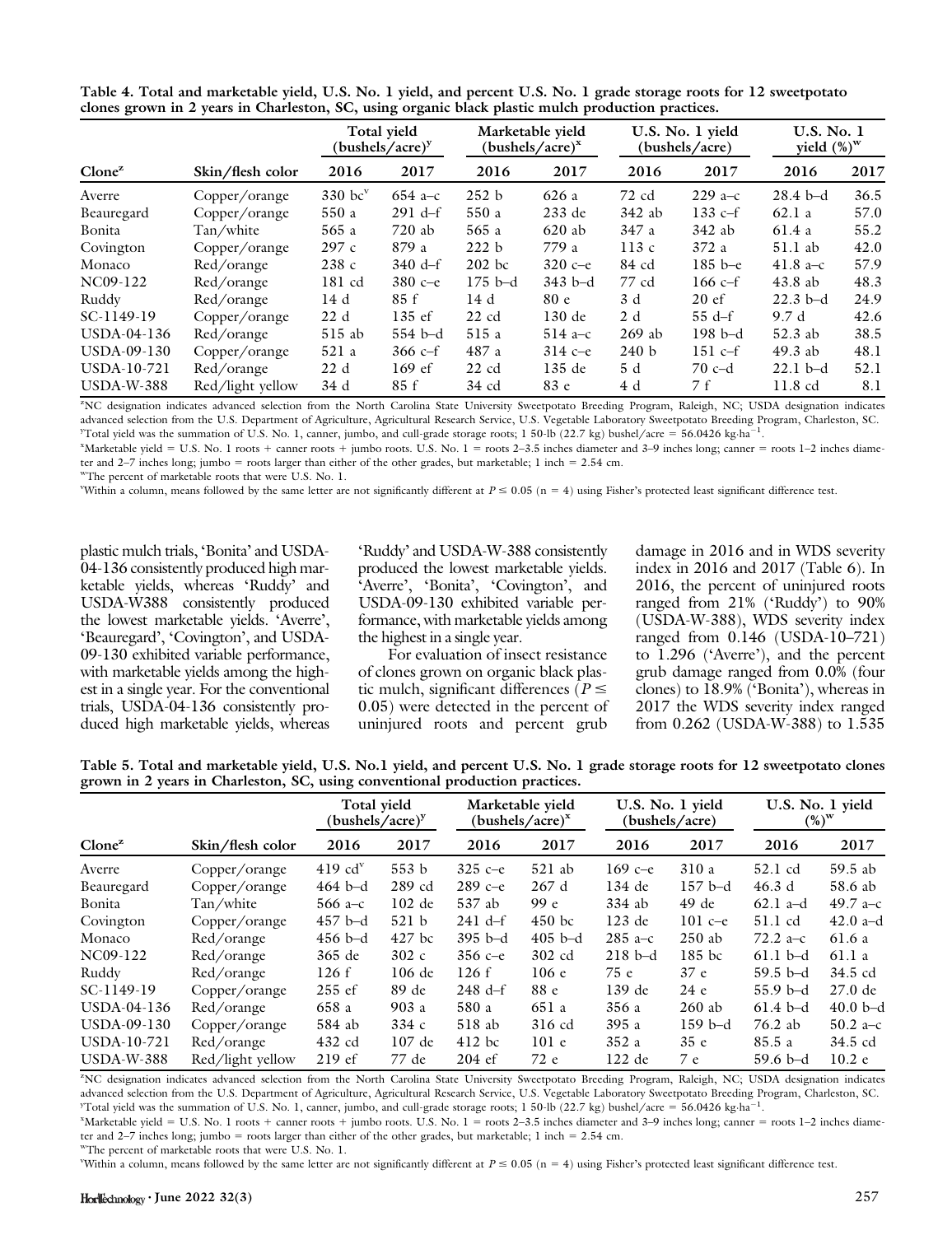|                                    |                                    | Uninjured<br>roots $(\%)^y$ |      | <b>WDS</b> severity<br>index $(0-4)^{x}$ |               | Sweetpotato flea<br>beetle damage (%) |      | Grub<br>damage $(\%)^w$ |      | Sweetpotato weevil<br>damage $(\%)$ |      |
|------------------------------------|------------------------------------|-----------------------------|------|------------------------------------------|---------------|---------------------------------------|------|-------------------------|------|-------------------------------------|------|
| $C$ lone <sup><math>z</math></sup> | Skin/flesh color                   | 2016                        | 2017 | 2016                                     | 2017          | 2016                                  | 2017 | 2016                    | 2017 | 2016                                | 2017 |
| Averre                             | Copper/orange                      | $30.5$ de <sup>v</sup>      |      | 58.7 1.296 e                             | $0.545$ a-c   | 0.7                                   | 0.0  | $5.5$ ab                | 2.4  | 0.0                                 | 0.0  |
| Beauregard                         | Copper/orange                      | 45.5 c-e                    |      | 57.0 0.768 cd                            | $0.635$ a-d   | 1.9                                   | 0.0  | 11.0 <sub>b</sub> c     | 2.5  | 0.0                                 | 0.0  |
| Bonita                             | Tan/white                          |                             |      | 55.4 b-d 53.6 0.684 b-d 0.718 a-d        |               | 3.7                                   | 0.0  | 18.9c                   | 2.5  | 0.0                                 | 0.0  |
| Covington                          | Copper/orange                      | 32.2 de                     |      | 42.0 1.292 $e$                           | $0.999 b - e$ | 0.0                                   | 0.0  | 0.4a                    | 0.0  | 0.0                                 | 0.0  |
| Monaco                             | Red/orange                         | 76.3 ab                     |      | 31.5 $0.279$ ab                          | 1.535e        | 1.7                                   | 0.8  | 3.6 ab                  | 1.6  | 0.0                                 | 0.0  |
| NC09-122                           | Red/orange                         | 69.9 a–c                    |      | 37.6 0.324 ab                            | $1.224$ de    | 0.0                                   | 0.0  | 3.0ab                   | 7.9  | 0.0                                 | 0.0  |
| Ruddy                              | Red/orange                         | 21.0 e                      |      | 65.2 0.959 de                            | $0.390$ ab    | 0.0                                   | 0.0  | 0.0a                    | 3.1  | 0.0                                 | 0.0  |
| SC-1149-19                         | Copper/orange                      | $72.0 a-c$                  |      | 43.1 0.280 ab                            | $0.963$ b-e   | 0.0                                   | 0.0  | 0.0a                    | 4.2  | 0.0                                 | 0.0  |
| $USDA-04-136$ Red/orange           |                                    | 73.6 ab                     |      | 55.0 0.310 ab                            | $0.542 a-c$   | 0.5                                   | 0.0  | $7.0$ ab                | 0.4  | 0.0                                 | 0.0  |
|                                    | USDA-09-130 Copper/orange          | 63.8 a–c                    |      | 40.9 0.487 a-c 1.101 c-e                 |               | 0.3                                   | 0.0  | $1.5$ ab                | 2.3  | 0.0                                 | 0.0  |
| USDA-10-721 Red/orange             |                                    | 85.4 a                      |      | 58.6 0.146 a                             | $0.687$ a-d   | 0.0                                   | 0.0  | 0.0a                    | 3.6  | 0.0                                 | 0.0  |
|                                    | USDA-W-388 Red/light yellow 89.6 a |                             |      | 74.8 0.167 a                             | 0.262a        | 0.0                                   | 0.0  | 0.0a                    | 0.7  | 0.0                                 | 0.0  |

Table 6. Insect damage ratings for 12 sweetpotato clones grown in 2 years in Charleston, SC, using organic black plastic mulch production practices.

z NC designation indicates advanced selection from the North Carolina State University Sweetpotato Breeding Program, Raleigh, NC; USDA designation indicates advanced selection from the U.S. Department of Agriculture, Agricultural Research Service, U.S. Vegetable Laboratory Sweetpotato Breeding Program, Charleston, SC. <sup>y</sup>The percent of roots that were free of insect damage.

x Wireworm-cucumber beetle-flea beetle severity index (WDS severity index): 1 5 1–5 scars, 2 5 6–10 scars, and 4 5 >10 scars, averaged overall roots. Minimum score  $= 0.0$  and maximum score  $= 4.0$ . A higher value indicates more damage occurred on the roots.

wThe percent damaged caused by primarily white grubs.

Within a column, means followed by the same letter are not significantly different at  $P \le 0.05$  (n = 4) using Fisher's protected least significance difference test.

('Monaco'). For the conventional bare ground trials (Table 7), significant differences ( $P \le 0.05$ ) were found among clones in both years for all insect rating variables, except for the percent sweetpotato weevil damage. In 2016, all the roots from 'Averre' had insect damage, whereas 58% of USDA-W-388 roots had insect damage. For 2017, 'Bonita' had the highest number of insect-damaged roots, whereas 'Ruddy' had only 5% insect-damaged roots. WDS severity index was higher in 2016 than in 2017 and ranged from 0.407 (USDA-W-388) to 2.864 ('Averre') and 0.148 (USDA-W-388) to 1.828 ('Bonita'), respectively. The lowest percent of sweetpotato flea beetle damage occurred on roots of NC09-122 in both years, whereas the highest percent occurred on roots of USDA-09-130 (20%) in 2016 and on roots of 'Bonita' (34%) in 2017. Grub damage was highest on 'Averre' (47%) and SC-1149-19 (23%) and the lowest on 'Bonita' (0%) in both years. 'Ruddy', USDA-04-136, and USDA-W-388 consistently yielded the highest percent of uninjured roots, whereas 'Averre', 'Bonita', SC-1149-19, and USDA-09-130 consistently had the lo-

Table 7. Insect damage ratings for 12 sweetpotato clones grown in 2 years in Charleston, SC using conventional production practices.

|                        | Skin/flesh                | Uninjured<br>roots $(\%)^y$ |                            | <b>WDS</b> severity<br>index $(0-4)^{x}$ |                       | Sweetpotato flea<br>beetle damage (%) |            | Grub<br>damage $(\%)^w$ |                | Sweetpotato<br>weevil<br>damage $(\%)$ |      |
|------------------------|---------------------------|-----------------------------|----------------------------|------------------------------------------|-----------------------|---------------------------------------|------------|-------------------------|----------------|----------------------------------------|------|
| $Clone^{z}$            | color                     | 2016                        | 2017                       | 2016                                     | 2017                  | 2016                                  | 2017       | 2016                    | 2017           | 2016                                   | 2017 |
| Averre                 | Copper/orange             | 0.0 d <sup>v</sup>          | 23.9 f                     | 2.864 f                                  | 1.328 ef              | 14.5 cd                               | $18.3$ bc  |                         | 46.6 c 12.7 bc | 0.0                                    | 8.6  |
| Beauregard             | Copper/orange             | 21.3c                       | $29.4 \text{ ef}$          | $1.720$ bc                               | $0.894c - e$          | $13.0 \text{ b-d}$                    | $19.9$ cd  | 4.5 ab 0.7 a            |                | 0.0                                    | 7.8  |
| Bonita                 | Tan/white                 | 2.9 d                       | 19.7 f                     | $2.616$ ef                               | 1.828 f               | $17.0 \text{ cd}$                     | 33.6 de    | 0.0a                    | 0.0a           | 0.0                                    | 1.2  |
| Covington              | Copper/orange             | 1.8 <sub>d</sub>            | 44.4 de                    | 2.775 ef                                 | $0.587$ b-d $2.2$ ab  |                                       | $4.7$ ab   | $2.8$ ab $4.3$ ab       |                | 0.5                                    | 7.6  |
| Monaco                 | Red/orange                | 40.2 <sub>b</sub>           | 64.4 cd                    | 0.929a                                   | $0.380$ a–c           | 11.1 a-d                              | 12.8 $a-c$ | $0.8$ ab $7.0$ ab       |                | 0.0                                    | 3.2  |
| NC09-122               | Red/orange                |                             | 11.7 cd $75.5$ a-c 1.691 b |                                          | $1.224$ e             | 0.7a                                  | 0.0a       |                         | 13.3 b 7.9 ab  | 2.6                                    | 0.0  |
| Ruddy                  | Red/orange                | 39.6 <sub>b</sub>           | 95.0 a                     | 0.763a                                   | 0.043a                | 3.1ab                                 | 1.7a       | $2.3$ ab $0.0$ a        |                | 0.0                                    | 0.0  |
| SC-1149-19             | Copper/orange             | 13.2 cd                     | $28.3$ ef                  | $2.228 b - e$                            | $0.909$ de            | 31.7 e                                | 39.1 e     | $6.0$ ab                | 23.1 c         | 0.0                                    | 0.6  |
| USDA-04-136 Red/orange |                           | 38.2 <sub>b</sub>           | 74.2 bc                    | 0.977a                                   | $0.187$ ab            | $8.6$ a-d                             | 9.4 $a-c$  | 0.0a                    | 0.2a           | 0.0                                    | 3.2  |
|                        | USDA-09-130 Copper/orange | 8.6 cd                      | 33.6 ef                    | $1.776$ b-d $1.143$ e                    |                       | 19.7d                                 | 11.7 a–c   |                         | 5.5 ab 3.9 ab  | 0.0                                    | 2.4  |
| USDA-10-721 Red/orange |                           | 4.0d                        | 59.1 cd                    |                                          | 2.293 d=f $0.391$ a=d | 7.5 а–с                               | 0.7a       | 0.0a                    | $3.5$ ab       | 0.0                                    | 0.1  |
| <b>USDA-W-388</b>      | Red/light yellow          | 58.2 a                      | 80.5 ab                    | 0.407a                                   | $0.148$ ab            | $2.1$ ab                              | 3.8ab      | $2.3$ ab                | 1.3 ab         | 0.0                                    | 0.0  |

z NC designation indicates advanced selection from the North Carolina State University Sweetpotato Breeding Program, Raleigh, NC; USDA designation indicates advanced selection from the U.S. Department of Agriculture, Agricultural Research Service, U.S. Vegetable Laboratory Sweetpotato Breeding Program, Charleston, SC.

<sup>y</sup>The percent of roots that were free of insect damage.

x Wireworm-cucumber beetle-flea beetle severity index (WDS severity index): 1 5 1–5 scars, 2 5 6–10 scars, and 4 5 >10 scars, averaged overall roots. Minimum score  $= 0.0$  and maximum score  $= 4.0$ . A higher value indicates more damage occurred on the roots.

wThe percent damaged caused by primarily white grubs.

Within a column, means followed by the same letter are not significantly different at  $P \le 0.05$  (n = four replicates) using Fisher's protected least significant difference test.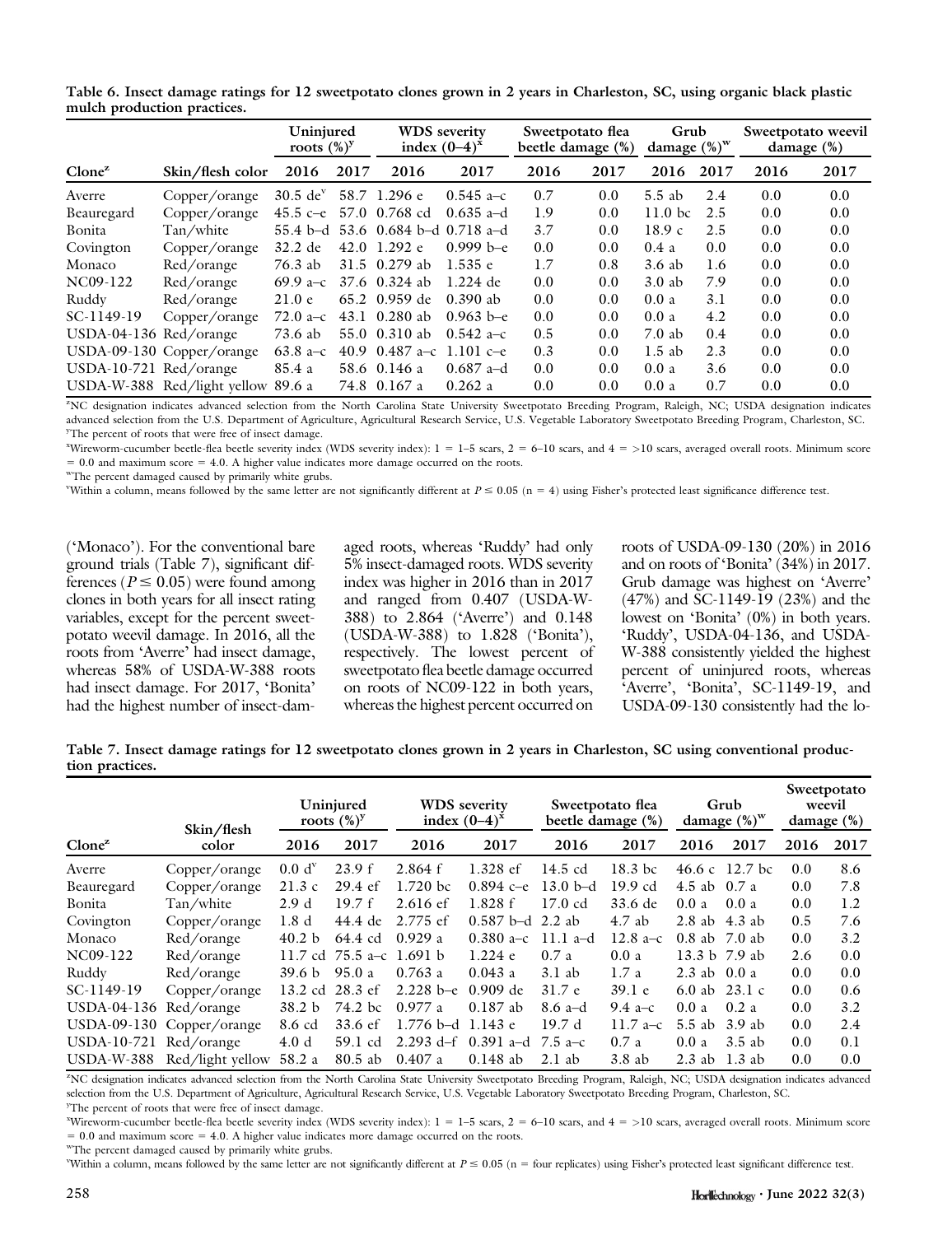west percent of uninjured roots. NC09- 122 and USDA-10-721 exhibited variable performance, with large differences between years for all insect variables rated. 'Monaco', 'Ruddy', USDA-04- 136, and USDA-W-388 exhibited the lowest levels of insect damage across all traits measured, whereas 'Averre' was the most damaged.

## **Discussion**

Over the past 6 years, the total yield of conventionally produced sweetpotatoes in the United States has ranged from 19,000 lb/acre (380 bushels/acre) in 2018 to 22,400 lb/ acre (448 bushels/acre) in 2017 (USDA, NASS, 2021). The total yield per acre across all clones in our study was lower than the national average: 13,500 lb/acre (270 bushels/acre) in 2016 and 13,900 lb/acre (278 bushels/acre) in 2017. The total yield of 'Averre', 'Beauregard', 'Bonita', 'Covington', 'Monaco', NC09-122, USDA-04-136, and USDA-09-130 are within the range of the national average for 2014–19 regardless of production system. The average total yield of sweetpotato cultivars grown in New Hampshire under black plastic mulch in 2008, 2009, 2010, and 2013 ranged from 274 to 503 bushels/acre and the overall average was 375 bushels/acre (Sideman, 2015). For cultivars grown on black plastic mulch in Canada in 2011 ( $n = 5$ ) and 2012 (n  $= 15$ ), total yield averaged 371 bushels/acre, marketable yield averaged 284 bushels/acre, and yield of U.S. No. 1 storage roots averaged 109 bushels/ acre (Wees et al., 2015). Nwosisi et al. (2017) evaluated performance of 14 cultivars grown under various mulches in Tennessee in 2016 and total yield ranged from 143 to 785 bushels/acre. In 2 years of trials with sweetpotato grown under black plastic mulch in Pennsylvania, total marketable yield ranged from 82 to 706 bushels/acre and 321 to 433 bushels/acre, respectively (Duque, 2020). Average total yield for clones in our study grown under organic black plastic mulch was lower in 2016 and similar in 2017 to other studies (Brown et al., 1998; Duque, 2020; Nwosisi et al., 2017; Sideman, 2015; Wees et al., 2015). We observed similar trends as Duque (2020) with respect to variability in marketable yield depending on year. The lower yields we observed are attributed

to the inclusion of advanced selections from the sweetpotato breeding program at USVL. Jackson (2007) noted that there is a relationship between yields and insect damage that should be considered when interpreting results with the resistant material. However, if total yield, marketable yield, and yield of U.S. No. 1 grade storage roots are compared for 'Beauregard' and 'Covington', the two most widely grown cultivars in the United States, our results are comparable to other studies (Duque, 2020; Jackson and Bohac, 2006; Jackson and Harrison, 2013; Jackson et al., 2012; Nwosisi et al., 2017; Sideman, 2015; Wees et al., 2015).

We found that wireworm species composition and densities varied somewhat in our study fields. Such field-tofield variation is not surprising, and may be due to several factors, including localized climatic conditions, cropping history, insecticide usage, and soil factors that differentially influence click beetle oviposition and survival of wireworms (Chalfant et al., 1990; Day et al., 1971; Hoffman, 2007; Willis et al., 2010). The four species that we collected have been previously reported as sweetpotato pests in the southern United States (Chalfant et al., 1990; Day et al., 1971; Deen and Cuthbert, 1955). We found significant differences in insect damage among clones regardless of production system. It appears that wireworm densities did not consistently reflect WDS severity index or damage to sweetpotato roots. This may be, in part, because *Diabrotica* and Systena densities were not recorded.

The insect damage that we observed can be compared with other studies (Jackson and Bohac, 2006; Jackson and Harrison, 2013; Jackson et al., 2012), but only regarding conventional bare ground plots. For more than a decade, studies conducted in Charleston, SC, have demonstrated a high level of resistance in 'Ruddy' to all insect pests, as evidenced by the low percentage of roots injured (Jackson et al., 2012). Our results are similar to previous studies (Jackson and Harrison, 2013; Jackson et al., 2012) for 'Ruddy' in 2017, with greater insect damage observed in 2016. This could be due to variability in insect pressure, especially the WDS complex, between years as we observed, and as has been reported (Jackson et al., 2012). In the case of 'Beauregard' and 'Covington', our results are comparable to Jackson and Bohac (2006), Jackson and Harrison (2013), and Jackson et al. (2012). Although the focus of this study was not to determine the effect of black plastic mulch on subterranean insects, our results indicated a potential effect in reducing total insect damage. For example, 'Averre', 'Beauregard', 'Bonita', and USDA-09-130 have consistently shown insect resistance comparable to SC-1149-19 (susceptible control) over multiple years of evaluation in conventional bare ground trials conducting in the USVL sweetpotato breeding program (data not shown). These clones performed as expected in our study on the bare ground trials, but there was substantially less root damage from insects when grown under organic black plastic mulch in both years. Jackson and Harrison (2013) indicated that 'Bonita' was comparable to SC-1149-19, which is a susceptible control for the commonly seen sweetpotato pests in the United States. This trend was more pronounced in 2016 when wireworm densities and overall insect damage were greater, as indicated by the performance of our resistant ('Ruddy') and susceptible (SC-1149-19) controls, which showed much higher damage than seen in previous studies (Jackson and Harrison, 2013; Jackson et al., 2012). It appears that using black plastic mulch may be a potential nonchemical management option for control of sweetpotato insect pests, especially when combined with host resistance. Future studies should be designed to investigate the effect of plastic mulches on subterranean insects in sweetpotato.

The effect of plastic mulch on insect pests has been infrequently studied, and much of this work has addressed insects that live and feed on aboveground plant tissues (Csizinszky et al., 1995; Greer and Dole, 2003; Kring and Schuster, 1992). To our knowledge, our study documents the effect of organic black plastic mulch production on insect damage in sweetpotato and is lacking from the literature. We also posit that black plastic mulch offers a potential sustainable method for the management of soil-borne insects, such as wireworms, sweetpotato flea beetles, and grubs. Use of plastic mulches in yam led to a significant reduction in damage to tubers by yam beetles (Heteroligus sp.), a subterranean pest (Tobih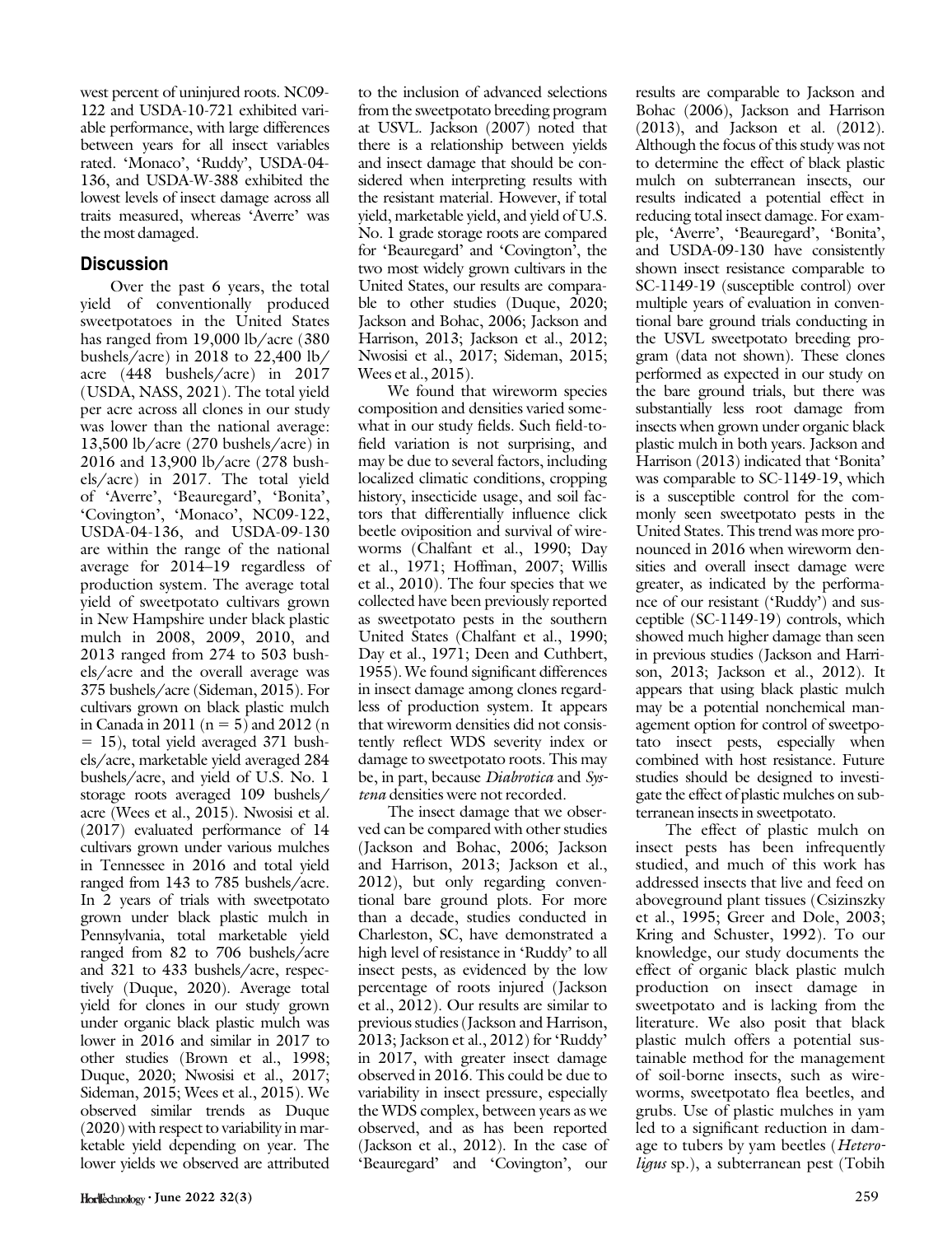and Okonmah, 2009). Captures of predaceous carabid beetles (Carabidae) were generally reduced when black plastic mulch was used for groundcover management in an apple (Malus ×domestica) orchard, although it is not clear if this was due to effects on the subterranean larvae or the adults (beetles) that live aboveground and were the life stage monitored (Miñarro and Dapena, 2003). The mechanism(s) causing reduced wireworm damage to sweetpotatoes under black plastic mulch production is not known, but may be due to increased sub-surface soil temperatures that repel wireworms to cooler soil that is deeper than the storage roots (Villani and Wright, 1990).

Although further research needs to be carried out, it appears that plastic mulch may deter subterranean insects. In addition, considering that most of the clones included in this study are from the USVL sweetpotato breeding program, it is critical to test potential germplasm on plastic mulch in multiple seasons, as we observed significant differences in yield depending on year. Overall, the results of this study show that black plastic mulch is a viable production system for organic sweetpotato in South Carolina, as well as other southern states in the United States. We recommend 'Averre', 'Beauregard', 'Covington', USDA-04-136, and USDA-09-130 as orange-fleshed clones and 'Bonita' as a white-fleshed clone that produce consistently high yields on organic black plastic mulch, and 'Averre', 'Beauregard', 'Covington', 'Monaco', NC09-122, USDA-04-136, and USDA-09-130 in conventional production. In conventional systems, 'Monaco' has the added benefit of providing insect resistance, which is lacking in commercially produced sweetpotato cultivars. The use of black plastic mulch did increase the overall undamaged storage roots due to insect pests and suggests that increases in marketable yields may be possible. We did not cull storage roots based on insect damage in our study, but we suggest that further research is needed in this area. The overall number of storage roots damaged by insect pests was lower in the study that used black plastic mulch, suggesting that increases in marketable yields may be possible. Last, we suggest that follow-up studies are undertaken on economic analysis to

further guide and inform producers about the economic benefits of modifying current practice to include black plastic mulch, which will require extra labor costs to manage.

### Literature cited

Andino, J.R. and C.E. Motsenbocker. 2004. Colored plastic mulches influence cucumber beetle populations, vine growth, and yield of watermelon. HortScience 39: 1246–1249, [https://doi.org/10.21273/](https://doi.org/10.21273/HORTSCI.39.6.1246) [HORTSCI.39.6.1246](https://doi.org/10.21273/HORTSCI.39.6.1246).

Antignus, Y. 2000. Manipulation of wavelength-dependent behaviour of insects: An IPM tool to impede insects and restrict epidemics of insect-borne viruses. Virus Res. 71:213–220, [https://doi.org/10.1016/](https://doi.org/10.1016/S0168-1702(00)00199-4) [S0168-1702\(00\)00199-4.](https://doi.org/10.1016/S0168-1702(00)00199-4)

Antignus, Y., M. Lapidot, and S. Cohen. 2001. Interference with ultraviolet vision of insects to impede insect pests and insectborne plant viruses, p. 331–334. In: F.H. Kerry, P.S. Oney, and J.E. Duffus (eds.). Virus-insect-plant interactions. Academic Press, San Diego, CA.

Bohac, J.R., D.M. Jackson, J.D. Mueller, P.D. Dukes, and J.M. Schalk. 2000. Notice of release of 'Patriot', an insect resistant, copper rose skinned, orange fleshed sweetpotato cultivar. U.S. Dept. Agric. and South Carolina Agr. Expt. Sta.; U.S. Dept. Agr., Agr. Res. Serv., Washington, DC.

Bohac, J.R., P.D. Dukes, Sr., J.D. Mueller, H.F. Harrison, J.K. Peterson, J.M. Schalk, D.M. Jackson, and J. Lawrence. 2001. 'White Regal', a multiple pest- and disease resistant, cream-fleshed, sweetpotato. HortScience 36:1152–1154, [https://doi.](https://doi.org/10.21273/HORTSCI.36.6.1152) [org/10.21273/HORTSCI.36.6.1152](https://doi.org/10.21273/HORTSCI.36.6.1152).

Bohac, J.R., D.M. Jackson, P.D. Dukes, and J.D. Mueller. 2002. 'Ruddy': A multiple pest resistant sweetpotato. HortScience 37:993–994, [https://doi.org/10.21273/](https://doi.org/10.21273/HORTSCI.37.6.993) [HORTSCI.37.6.993.](https://doi.org/10.21273/HORTSCI.37.6.993)

Brown, J.E., F.M. Woods, and C. Channell-Butcher. 1998. Effect of black plastic mulch and row cover on sweet potato production. J. Veg. Crop Production 4:49–54, [https://doi.org/10.1300/J068v04n01\\_06.](https://doi.org/10.1300/J068v04n01_06)

Chalfant, R.B., R.K. Jansson, D.R. Seal, and J.M. Schalk. 1990. Ecology and management of sweetpotato insects. Annu. Rev. Entomol. 35:157–180, [https://doi.org/](https://doi.org/10.1146/annurev.en.35.010190.001105) [10.1146/annurev.en.35.010190.001105](https://doi.org/10.1146/annurev.en.35.010190.001105).

Collins, W.W., A. Jones, M.A. Mullen, N.S. Talekar, and F.W. Martin. 1991. Breeding sweet potato for insect resistance: A global overview, p. 379–397. In: R.K. Jansson and K.V. Raman (eds.). Sweet potato pest management: A global perspective. Westview Press, Boulder, CO.

Csizinszky, A.A., D.J. Schuster, and J.B. Kring. 1995. Color mulches influence yield and insect pest populations in tomatoes. J. Amer. Soc. Hort. Sci. 120:778–784, [https://doi.org/10.21273/JASHS.120.5.](https://doi.org/10.21273/JASHS.120.5.778) [778](https://doi.org/10.21273/JASHS.120.5.778).

Cuthbert, F.P., Jr. 1967. Insects affecting sweetpotatoes. U.S. Dept. Agr. Hdbk. 329.

Cuthbert, F.P., Jr. and B.W. Davis. 1970. Resistance in sweetpotato to damage by soil insects. J. Econ. Entomol. 63:360–363, [https://doi.org/10.1093/jee/63.2.360.](https://doi.org/10.1093/jee/63.2.360)

Cuthbert, F.P., Jr. and B.W. Davis, Jr. 1971. Factors associated with insect resistance in sweetpotatoes. J. Econ. Entomol. 64:713–717, [https://doi.org/10.1093/](https://doi.org/10.1093/jee/64.3.713) [jee/64.3.713.](https://doi.org/10.1093/jee/64.3.713)

Day, A., F.P. Cuthbert, Jr., and W.J. Reid, Jr. 1971. The southern potato wireworm, its biology and economic importance in coastal South Carolina. U.S. Dept. Agr. Tech. Bul. 1443:1–33.

Deen, O.T. and F.P. Cuthbert, Jr. 1955. The distribution and relative abundance of wireworms in potato growing areas of the southeastern states. J. Econ. Entomol. 48:191–193.

Doane, J.F. 1981. Evaluation of a larval trap and baits for monitoring the seasonal activity of wireworms in Saskatchewan. Environ. Entomol. 10:335–342, [https://](https://doi.org/10.1093/ee/10.3.335) [doi.org/10.1093/ee/10.3.335.](https://doi.org/10.1093/ee/10.3.335)

Duque, L.O. 2020. Performance of sweetpotato varieties grown using black plastic mulch in Pennsylvania. HortTechnology 30:797–802, [https://doi.org/](https://doi.org/10.21273/HORTTECH04689-20) [10.21273/HORTTECH04689-20.](https://doi.org/10.21273/HORTTECH04689-20)

Eguchi, T., M. Kitano, and H. Eguchi. 1994. Effect of root temperature on sink strength of tuberous root in sweet potato plants (Ipomoea batatas Lam.). Biotronics 23:75–80.

Greer, L. and J.M. Dole. 2003. Aluminum foil, aluminum-painted, plastic, and degradable mulches increase yields and decrease insect-vectored viral diseases of vegetables. HortTechnology 13:276–284, [https://](https://doi.org/10.21273/HORTTECH.13.2.0276) [doi.org/10.21273/HORTTECH.13.2.](https://doi.org/10.21273/HORTTECH.13.2.0276) [0276](https://doi.org/10.21273/HORTTECH.13.2.0276).

Hochmuth, J.G. and J.C. Howell. 1983. Effect of black plastic mulch and raised beds on sweet potato growth and root yield in a northern region. HortScience 18:467–468.

Hoffman, R.L. 2007. The distribution of Conoderus scissus (Schaeffer) with notes on some taxonomic characters (Coleoptera: Elateridae: Agrypninae). Banisteria 30:32– 34.

Jackson, D.M. 2007. Assessment of procedures to quantify insect damage on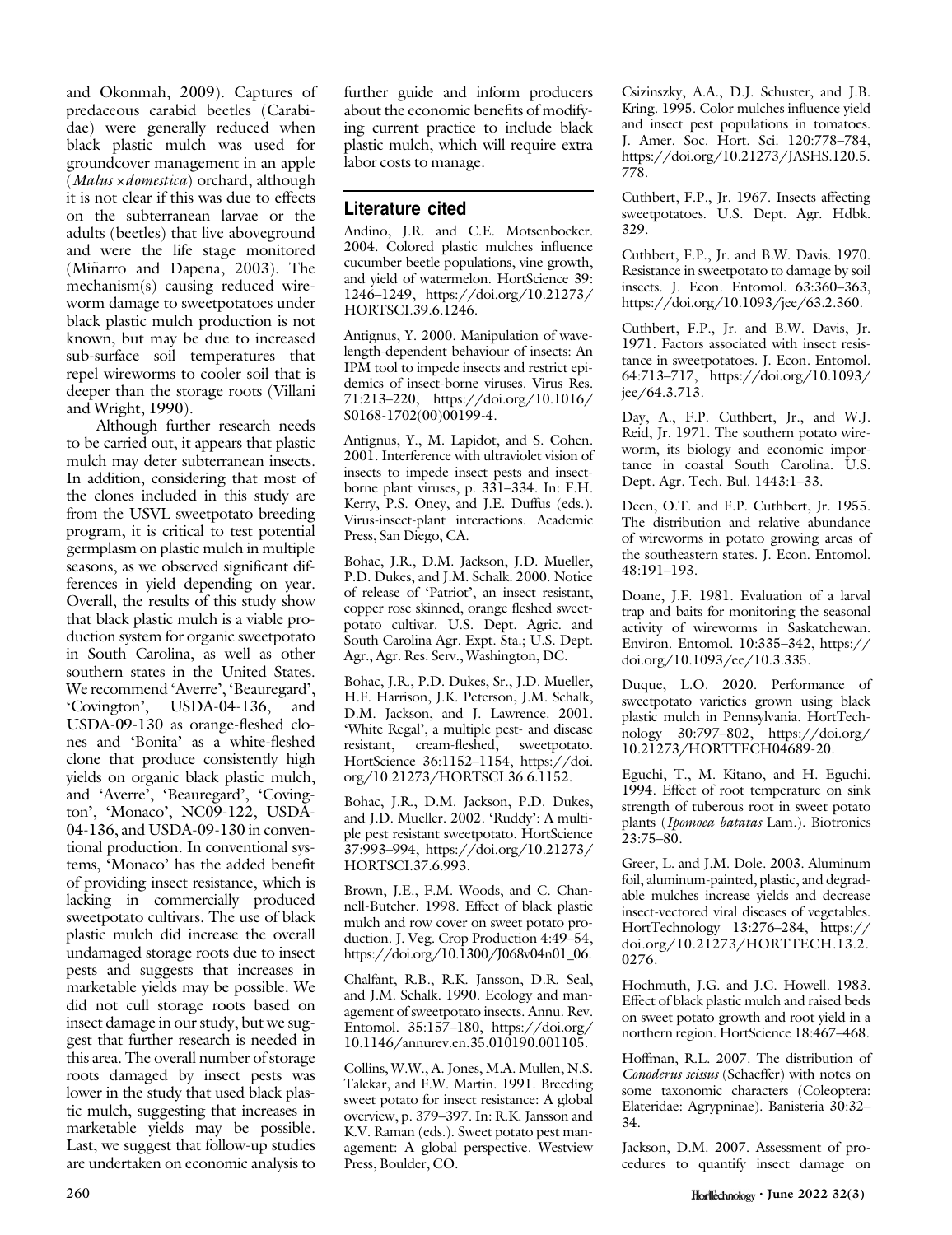sweetpotato roots. HortScience 43:451– 452 (abstr.), [https://doi.org/10.21273/](https://doi.org/10.21273/HORTSCI.42.3.435) [HORTSCI.42.3.435](https://doi.org/10.21273/HORTSCI.42.3.435).

Jackson, D.M. and J.R. Bohac. 2006. Improved dry-fleshed sweetpotato genotypes resistant to insect pests. J. Econ. Entomol. 99:1877–1883, [https://doi.org/](https://doi.org/10.1603/022-0493-99.5.1877) [10.1603/022-0493-99.5.1877.](https://doi.org/10.1603/022-0493-99.5.1877)

Jackson, D.M. and H.F. Harrison, Jr. 2013. Insect resistance in traditional and heirloom sweetpotato varieties. J. Econ. Entomol. 106:1456–1462, [https://doi.](https://doi.org/10.1603/ec12396) [org/10.1603/ec12396.](https://doi.org/10.1603/ec12396)

Jackson, D.M., J.R. Bohac, J.A. Thies, and H.F. Harrison. 2010. 'Charleston Scarlet' sweetpotato. HortScience 45:306-309, [https://doi.org/10.21273/HORTSCI.45.](https://doi.org/10.21273/HORTSCI.45.2.306) [2.306](https://doi.org/10.21273/HORTSCI.45.2.306).

Jackson, D.M., H.F. Harrison, and J.R. Ryan-Bohac. 2012. Insect resistance in sweetpotato plant introduction accessions. J. Econ. Entomol. 105:651–658, [https://](https://doi.org/10.1063/ec11307) [doi.org/10.1063/ec11307](https://doi.org/10.1063/ec11307).

Jones, A. and J.C. Bouwkamp. 1992. Fifty years of cooperative sweetpotato research. South. Coop. Ser. Bul. No. 369.

Jones, A., P.D. Dukes, and J.M. Schalk. 1986. Sweet potato breeding, p. 1–35. In: M.J. Bassett (ed.). Breeding vegetable crops. AVI Publ., Westport, CT.

Jansson, R.K. and S.C. Lecrone. 1989. Evaluation of food baits for pre-plant sampling of wireworms (Coleoptera: Elateridae) in potato fields in southern Florida. Fla. Entomol. 72:503–510.

Kays, S.J. 2005. Sweetpotato production worldwide: Assessment, trends and the future. Acta Hort. 670:19–25, [https://](https://doi.org/10.17660/ActaHortic.2005.670.2) [doi.org/10.17660/ActaHortic.2005.](https://doi.org/10.17660/ActaHortic.2005.670.2) [670.2.](https://doi.org/10.17660/ActaHortic.2005.670.2)

Kays, S.J. and S.E. Kays. 1998. Sweetpotato chemistry in relation to health, p. 231–272. Sweetpotato production systems toward the 21st century. Kyushu Natl. Agr. Expt. Sta., Miyakonojo, Miyazaki, Japan.

Kring, J.B. and J.D. Schuster. 1992. Management of insects on pepper and tomatoes with UV-reflective mulches. Fla. Entomol. 75:119–129, [https://doi.org/](https://doi.org/10.2307/3495490) [10.2307/3495490.](https://doi.org/10.2307/3495490)

LaBonte, D.R., C.A. Clark, T.P. Smith, and A.Q. Villordon. 2011. 'Bonita' sweetpotato. HortScience 46:948–949, [https://](https://doi.org/10.21273/HORTSCI.46.6.948) [doi.org/10.21273/HORTSCI.46.6.948.](https://doi.org/10.21273/HORTSCI.46.6.948)

Lawrence, J., S. Tolin, C. Edwards, S. Fleischer, D.M. Jackson, D. Clarke-Harris, S. McDonald, K. Dalip, and P. Chung. 2005. Developing IPM packages in the Caribbean, p. 95–119. In: G.W. Norton, E.A. Heinrichs, G.C. Luther, and M.E. Irwin (eds.). Globalizing integrated pest management: A participatory research process. Blackwell Publ., Ames, IA.

Miñarro, M. and E. Dapena. 2003. Effects of groundcover management on ground beetles (Coleoptera: Carabidae) in an apple orchard. Appl. Soil Ecol. 23:111–117, [https://doi.org/10.1016/S0929-1393](https://doi.org/10.1016/S0929-1393(03)00025-8)  $(03)00025 - 8.$ 

Necibi, S., B.A. Barrett, and J.W. Johnson. 1992. Effects of a black plastic mulch on the soil and plant dispersal of cucumber beetles, Acalymma vittatum (F.) and Diabrotica undecimpunctata howardi Barber (Coleoptera: Chrysomelidae), on melons. J. Agr. Entomol. 9:129–135.

Niblock, J.S. 2017. Organic sweet potato sales seeing tremendous growth. 24 Feb. 2022. <[http://www.theproducenews.](http://www.theproducenews.com/category-list/22475-to-meet-growing-market-boyette-bros-installs-organic-packingline) [com/category-list/22475-to-meet-growing](http://www.theproducenews.com/category-list/22475-to-meet-growing-market-boyette-bros-installs-organic-packingline)[market-boyette-bros-installs-organic](http://www.theproducenews.com/category-list/22475-to-meet-growing-market-boyette-bros-installs-organic-packingline)[packingline](http://www.theproducenews.com/category-list/22475-to-meet-growing-market-boyette-bros-installs-organic-packingline)>.

Novak, B., I. Zutic, N. Toth, and N. Dobricevic. 2007. Sweet potato [Ipomoea batatas (L.) Lam] yield influenced by seedlings and mulching. ACS Agr. Conspec. Sci. 72:357–359.

Nwosisi, S., D. Nandwani, and B. Pokharel. 2017. Yield performance of organic sweetpotato varieties in various mulches. Horticulturae 3:48, [https://doi.](https://doi.org/10.3390/horticulturae3030048) [org/10.3390/horticulturae3030048](https://doi.org/10.3390/horticulturae3030048).

Nwosisi, S., D. Nandwani, and D. Hui. 2019. Mulch treatment effect on weed biomass and yields of organic sweetpotato cultivars. Agronomy (Basel) 9:190, [https://](https://doi.org/10.3390/agronomy9040190) [doi.org/10.3390/agronomy9040190.](https://doi.org/10.3390/agronomy9040190)

Quate, L.W. and S.E. Thompson. 1967. Revision of click beetles of genus Melanotus in America north of Mexico (Coleoptera: Elateridae). Proc. U. S. Natl. Mus. 121 (3568):1–84, [https://doi.org/10.5479/](https://doi.org/10.5479/si.00963801.121-3568.1) [si.00963801.121-3568.1.](https://doi.org/10.5479/si.00963801.121-3568.1)

Rabb, R.L. 1963. Biology of Conoderus vespertinus in the piedmont section of North Carolina (Coleoptera: Elateridae). Ann. Entomol. Soc. Amer. 72:408–414, [https://](https://doi.org/10.1093/aesa/56.5.669) [doi.org/10.1093/aesa/56.5.669.](https://doi.org/10.1093/aesa/56.5.669)

Riley, T.J. and A.J. Keaster. 1979. Wireworms associated with corn: Identification of larvae of nine species of Melanotus from the north central states. Ann. Entomol. Soc. Amer. 72:408–414, [https://](https://doi.org/10.1093/aesa/72.3.408) [doi.org/10.1093/aesa/72.3.408](https://doi.org/10.1093/aesa/72.3.408).

Rolston, L.H., C.A. Clark, J.M. Cannon, W.M. Randle, E.G. Riley, P.W. Wilson, and M.L. Robbins. 1987. 'Beauregard' sweetpotato. HortScience 22:1338–1339.

Ryan-Bohac, J., T. Olczyk, E.H. Simonne, D.M. Jackson, and R.T. Nagata. 2006. Development of multiple pest resistant sweetpotatoes for organic production and

for new uses. Proc. Florida State Hort. Soc. 119:263–266.

Schalk, J.M., A. Jones, P.D. Dukes, and J.K. Peterson. 1991. Approaches to the control of multiple insect problems in sweet potato in the southern United States, p. 283–301. In: R.K. Jansson and K.V. Raman (eds.). Sweet potato pest management: A global perspective. Westview Press, Boulder, CO.

Sideman, R.G. 2015. Performance of sweetpotato cultivars grown using biodegradable black plastic mulch in New Hampshire. HortTechnology 25:412–416, [https://](https://doi.org/10.21273/HORTTECH.25.3.412) [doi.org/10.21273/HORTTECH.25.3.](https://doi.org/10.21273/HORTTECH.25.3.412) [412](https://doi.org/10.21273/HORTTECH.25.3.412).

Sorensen, K.A. 2009. Sweetpotato insects: Identification, biology and management, p. 161-188. In: G. Loebenstein and G. Thottappilly (eds.). The sweetpotato. Springer, Dordrecht, Netherlands.

Toba, H.H. and J.E. Turner. 1983. Evaluation of baiting techniques for sampling wireworms (Coleoptera: Elateridae) infesting wheat in Washington. J. Econ. Entomol. 76:850–855, [https://doi.org/](https://doi.org/10.1093/jee/76.4.850) [10.1093/jee/76.4.850](https://doi.org/10.1093/jee/76.4.850).

Tobih, F.O. and L.U. Okonmah. 2009. Influence of plastic mulch on damage and yield of yam tuber by yam beetles (Heteroligus spp.) in Delta State, Nigeria. Glob. J. Pure Appl. Sci. 15:283–287, [https://](https://doi.org/10.4314/gjpas.v15i3-4.48539) [doi.org/10.4314/gjpas.v15i3-4.48539](https://doi.org/10.4314/gjpas.v15i3-4.48539).

U.S. Department of Agriculture. 2005. United States standards for grades of sweetpotatoes. U.S. Dept. Agr., Agr. Mktg. Serv., Washington, DC.

U.S. Department of Agriculture. 2017. U.S. sweet potato production swells. 21 Feb. 2017. <[https://www.usda.gov/media/](https://www.usda.gov/media/blog/2017/01/05/us-sweet-potato-production-swells) [blog/2017/01/05/us-sweet-potato](https://www.usda.gov/media/blog/2017/01/05/us-sweet-potato-production-swells)[production-swells](https://www.usda.gov/media/blog/2017/01/05/us-sweet-potato-production-swells)>.

U.S. Department of Agriculture, Agricultural Marketing Service, National Organic Program. 2013. Program handbook 2013: Guidance seeds, annual seedlings, and planting stock in organic crop production (7 CFR § 205.204). U.S. Dept. Agr., Agr. Mktg. Serv., Washington, DC.

U.S. Department of Agriculture, National Agricultural Statistics Service. 2009. 2007 Census of agriculture: United States summary and state data. Geographic area series, vol. 1, part 51. U.S. Dept. Agr., Natl. Agr. Stat. Serv., Washington, DC.

U.S. Department of Agriculture, National Agricultural Statistics Service. 2010. 2007 Census of agriculture: Organic production survey (2008). Special studies, vol. 3, part 2. U.S. Dept. Agr., Natl. Agr. Stat. Serv., Washington, DC.